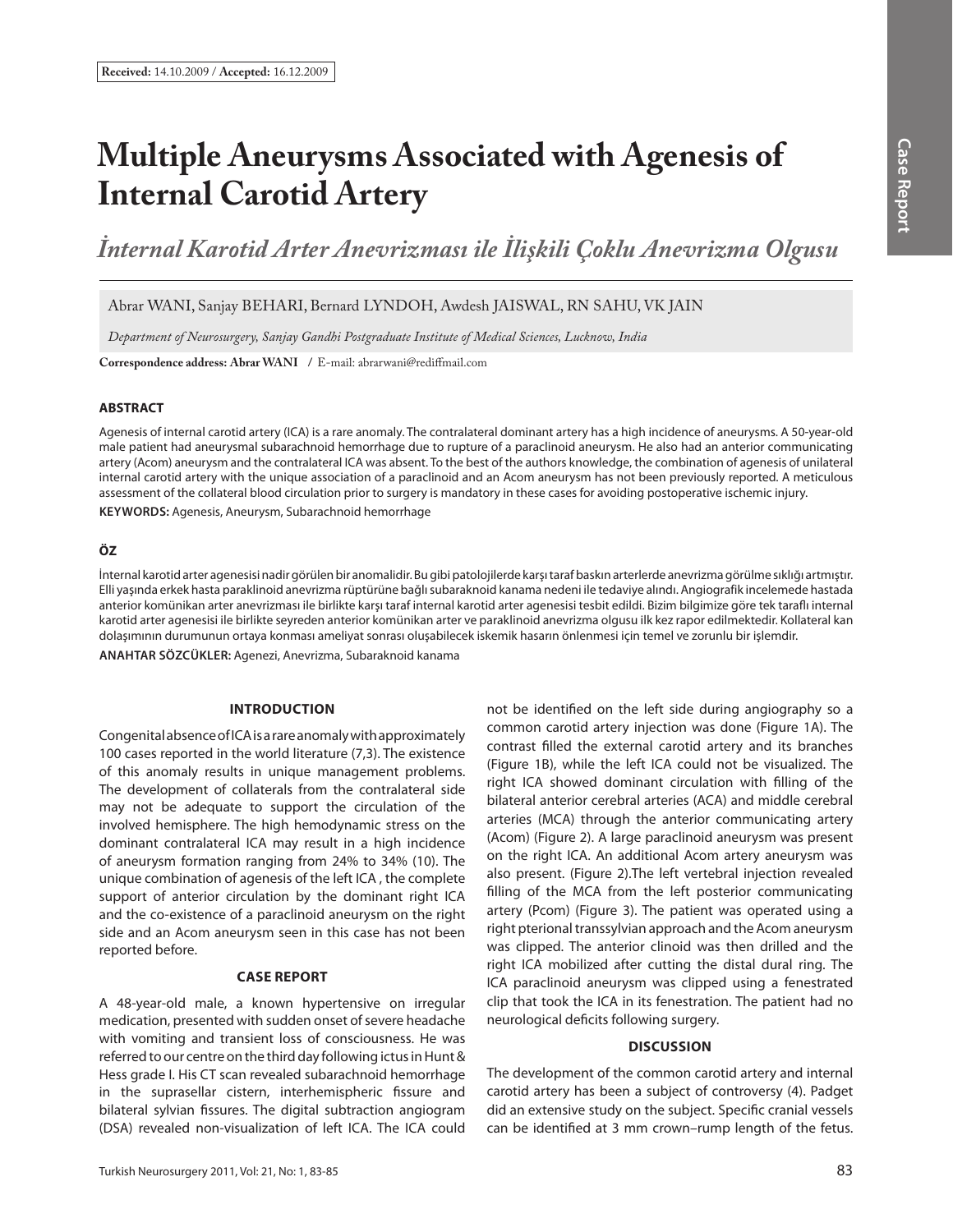

**Figure 1: A)** The right CCA been canulated and the ICA not identified; **B)** Right CCA injection showing filling of ECA branches and non-visualization of the ICA.

The ICA form as branches from first aortic arches. By the 4 mm stage, the first and second aortic arches regress and the internal carotids become continuous with the third aortic arches, which serve as their roots. At the same time, a pair of vessels called the longitudinal neural arteries develop at the base of the hindbrain, dorsal and parallel to the ICA. A communication develops between the longitudinal neural arteries and the caudal branch of ICA, which forms the posterior communicating artery (6).

Agenesis of internal carotid artery was first reported in 1787 (5). An absent ICA was first demonstrated on cerebral angiography in 1954 (2). Varying degrees of embryonic insults can lead to absence of ICA, but the exact sequence of events leading to this anomaly is still unknown (9). This entity is associated with a high incidence of aneurysms on the contralateral dominant side as was seen in our case (10). Cali et al showed that the pattern of collateral blood flow to distal ACA and its branches depended on the stage at which disturbance had occurred in case of an absent ICA (1). His postulation was that primitive pathways of



**Figure 2:** Left CCA injection showing aneurysms arising from the paraclinoid portion of the left ICA and other aneurysm arising from the Acom.



**Figure 3:** Left vertebral injection showing filling of the left MCA from the left posterior communicating artery.

collateral circulation prevail if the disruption occurred before completion of the circle of Willis. Collateral flow would occur through circle of Willis if disruption occurred after the 24 mm stage of development. In our patient, the collateral pathway to the region that would normally have been supplied by absent ICA was maintained through contralateral supply via Acom and ipsilateral vertebrobasilar circulation through the posterior communicating artery. Thus, the embryologic insult possibly occurred after the 24 mm stage as no primitive pathway was evident in our patient. Lie described six ways a collateral circulation is established in case of absent ICA (4).